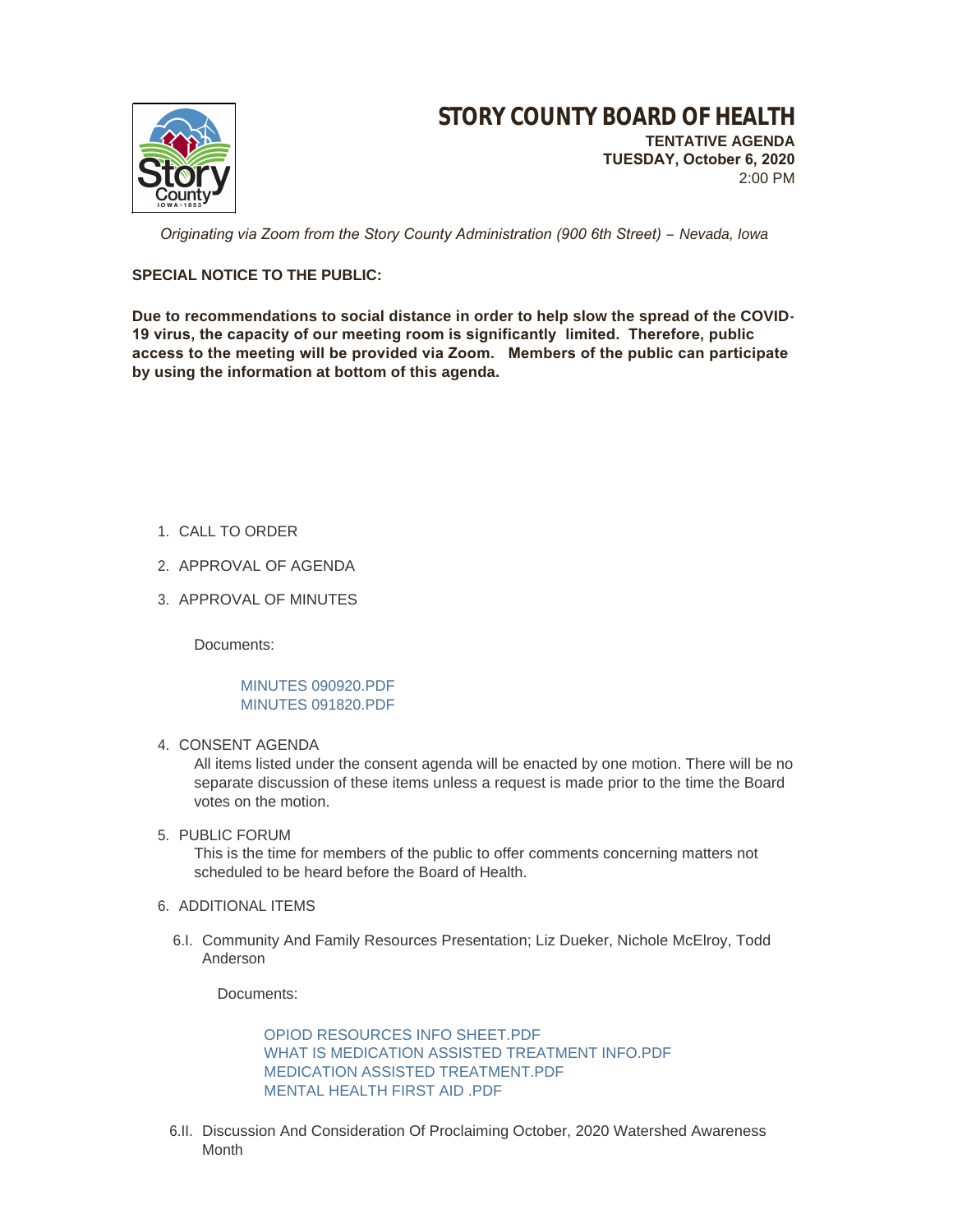Documents:

### [WATERSHED AWARENESS MONTH PROCLAMATION .PDF](http://www.storycountyiowa.gov/AgendaCenter/ViewFile/Item/19004?fileID=14452)

6.III. Discussion And Consideration Of COVID-19 Reporting And Update - Les White

Documents:

[SUMMARY COVID INFORMATION SHARING.PDF](http://www.storycountyiowa.gov/AgendaCenter/ViewFile/Item/19153?fileID=14517) [CORONAVIRUS PROCEDURES.PDF](http://www.storycountyiowa.gov/AgendaCenter/ViewFile/Item/19153?fileID=14518)

6.IV. Discussion And Consideration Of COVID-19 Home Quarantine Order - Les White

Documents:

[QUARANTINE ORDER COVID 19 TEMPLATE.PDF](http://www.storycountyiowa.gov/AgendaCenter/ViewFile/Item/19124?fileID=14515) [QUARANTINE AND ISOLATION IOWA CODE.PDF](http://www.storycountyiowa.gov/AgendaCenter/ViewFile/Item/19124?fileID=14516) [COVID 19 SYMPTOMS.PDF](http://www.storycountyiowa.gov/AgendaCenter/ViewFile/Item/19124?fileID=14514)

- 7. AGENCY AND DEPARTMENTAL REPORTS
	- 7.I. Story County Public Health; Les White, Treasa Ferrari

Documents:

### [BOH REPORT.PDF](http://www.storycountyiowa.gov/AgendaCenter/ViewFile/Item/19170?fileID=14533)

7.II. Story County Environmental Health; Margaret Jaynes

Documents:

## [STAFF REPORT.PDF](http://www.storycountyiowa.gov/AgendaCenter/ViewFile/Item/19158?fileID=14521)

7.III. YSS; Ryan Doyle

Documents:

[YSS REPORT.PDF](http://www.storycountyiowa.gov/AgendaCenter/ViewFile/Item/19165?fileID=14525) [SUBSTANCE USE DISORDERS COVID SUSCEPTIBILITY.PDF](http://www.storycountyiowa.gov/AgendaCenter/ViewFile/Item/19165?fileID=14526) [VAPING AND CANNABIS TRENDS.PDF](http://www.storycountyiowa.gov/AgendaCenter/ViewFile/Item/19165?fileID=14527)

- 8. PUBLIC HEARING
	- Submitted Comments 8.I.
- 8.II. Public Comment Period (TO SPEAK, PLEASE "RAISE HAND" WHEN CALLED ON, STATE YOUR NAME AND YOUR COMMENT. COMMENTS LIMITED TO TWO MINUTES)
- 9. Discussion And Consideration Of Face Covering Regulation Requiring The Use Of Face Coverings By Certain Individuals In Public Settings

Documents:

# [FACE COVERING REGULATION FINAL DRAFT.PDF](http://www.storycountyiowa.gov/AgendaCenter/ViewFile/Item/19125?fileID=14513)

10. Discussion And Consideration Authorizing Chair To Recommend To The Board Of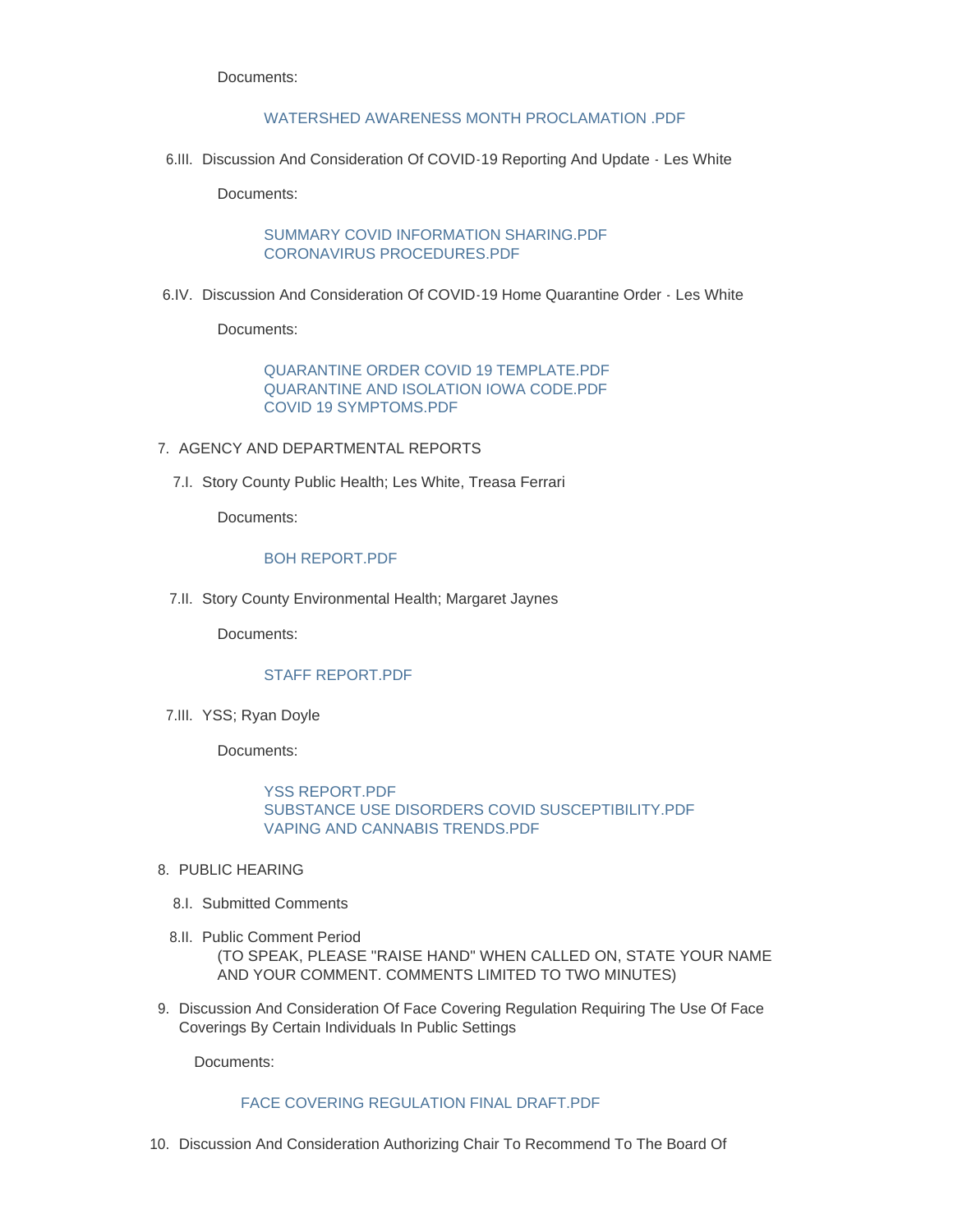Supervisors Passage Of Resolution Implementing Board Of Health Face Covering Regulation Pursuant To Iowa Code §137.104(1)(B)(2).

- 11. COMMENTS **Staff** Board
- 12. ADJOURNMENT
- 13. INSTRUCTIONS TO PARTICIPATE IN ZOOM MEETINGS

### **Join Zoom Meeting**

HTTPS://ZOOM.US/J/99425134024? [PWD=NDHZUJHQQU43AGMXWMV0VGDTSEFQZZ09](https://zoom.us/j/99425134024?pwd=NDhZUjhQQU43aGMxWmV0VGdTSEFQZz09)

## **Passcode: 530400**

#### *Or iPhone one-tap :*

US: +19292056099,,99425134024#,,,,,,0#,,530400# or +13017158592,,99425134024#,,,,,,0#,,530400#

### *Or Telephone:*

Dial(for higher quality, dial a number based on your current location):

#### **US:**

+1 929 205 6099 or +1 301 715 8592 or +1 312 626 6799 or +1 669 900 6833 or +1 253 215 8782 or +1 346 248 7799

**Webinar ID: 994 2513 4024**

#### **Passcode: 530400**

International numbers available: https://zoom.us/u/abWR7JbGjt

- <sup>l</sup> **We ask that you mute your phone to help eliminate background noise.**
- Audio recordings of all Board meetings will be posted on the STORY COUNTY WEBSITE
- **How to Participate in Meeting Discussions** 
	- $\circ$  If you would like to watch a meeting as it happens and participate in the

discussion, you can do so via Zoom (www.zoom.us). Zoom is a videoconferencing

platform that works across different internet-enabled devices and standard

telephones. Meetings that are being held via Zoom will have information on each agenda regarding how to access the meeting in Zoom. Each meeting is assigned a meeting ID (sometimes called a "webinar ID") that you will need to use to access the meeting.

• **Zoom video conferencing** – You can access the meeting by either clicking the link found on the agenda, or by opening the Zoom application and